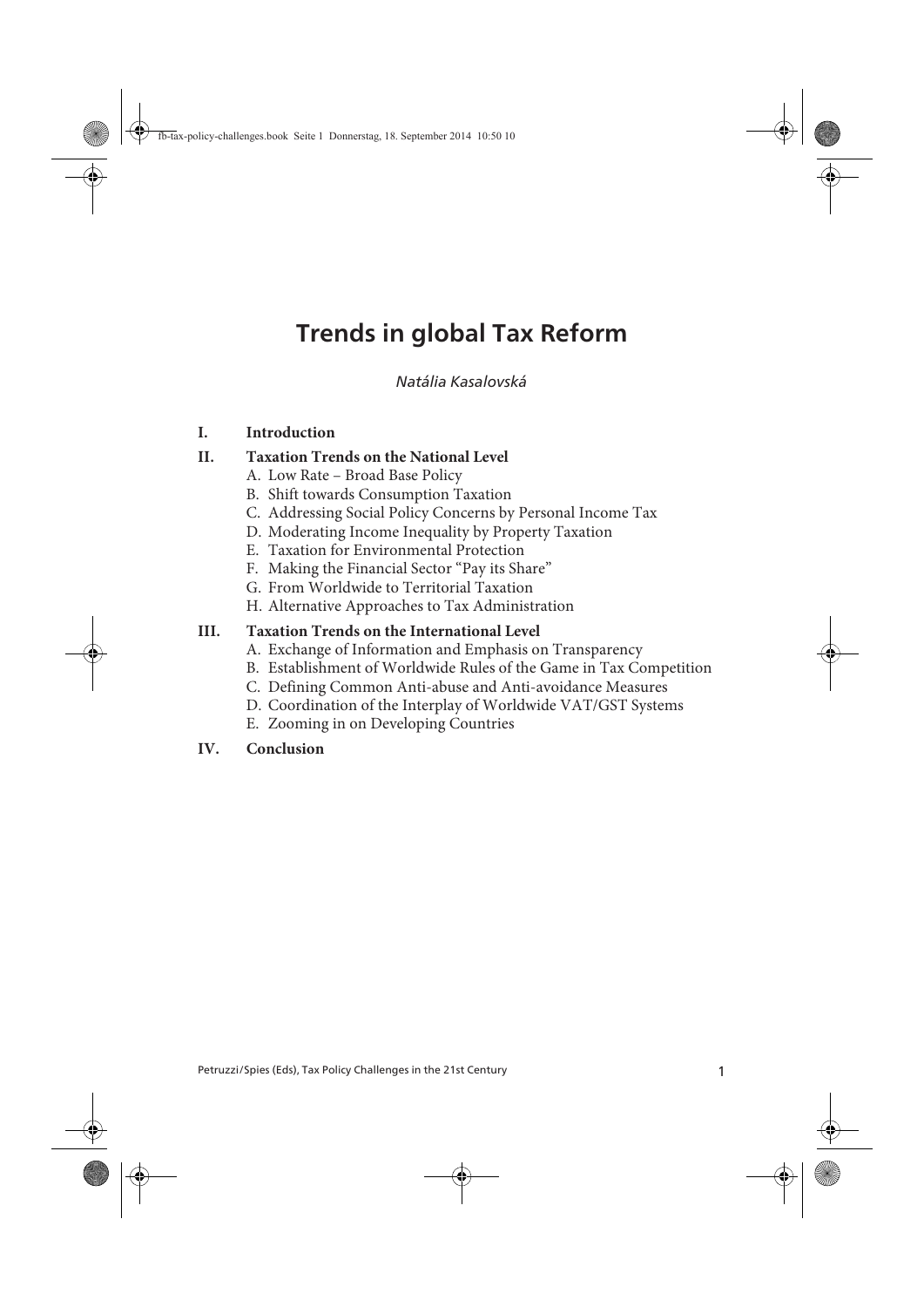# **I. Introduction**

Taxes are the core source of state financing. They are an inevitable means to enable governments to meet the commitments for which they were elected. At least to some extent, the tax burden must reflect the scope and quality of functions the given state performs, although this is not a rule in practice.<sup>1</sup>

There is no doubt that the right to decide on the tax legislation is an essential feature of a state's sovereignty. The globalization and boom in international trade, however, have meant a turnabout in the tax policy of the majority of economies worldwide. Their tax systems step by step have become exposed to events happening across the border and consequently, their tax sovereignty has become constrained. The spread of information technologies and unprecedented dynamics in information flows have made the national tax systems subject to international comparison. Since taxation is one of the determinative factors for the attraction of Foreign Direct Investment (FDI) it became a popular competition tool for the national economy. At the same time, national tax systems have become more vulnerable to changes in tax legislations abroad and national policymakers were forced to react swiftly on possible spill-overs.

Gradually, the above-mentioned interconnectedness of the economy has resulted in a serious challenge for governments. Ideally, taxes have to be designed in a way that they do not distort decisions of the economic operators. Indeed, this is not only the goal in a purely domestic situation, but also with respect to the taxpayer's cross-border activity. However, what one can observe in practice are tax benefits from mismatches of the tax systems being the only driver for the businesses to invest abroad. Simultaneously, the correlation between an increase in FDI and tax revenues has vanished. Current businesses are built on intangibles and knowledge. As a result, it is not only FDI but the tax base which is currently being lured by the jurisdictions.<sup>2</sup> Such a tax environment nourishes the perception of tax injustice among taxpayers and undermines their trust in the government.

In the light of the global financial crisis and the consequent slump in tax revenues, the effectiveness of tax policy has become even more pressing. This paper sets out to provide an overview of those actions which have already been imprinted in the tax systems of jurisdictions worldwide. The second section deals with the major trends in national tax reforms which were undertaken more or less unilaterally or with limited international cooperation. Subsequently, the third section depicts the most recent trends on the international level which require an internationally coordinated approach.

<sup>1</sup> See Chapter: Taxation, State Building and Governance in Developing Countries.<br>2 Stephen Matthews. What is a "Competitive" Tax System?. Taxation Working Pa

Stephen Matthews, What is a "Competitive" Tax System?, Taxation Working Papers, No. 2 (OECD, 2011), p. 7 p. 7.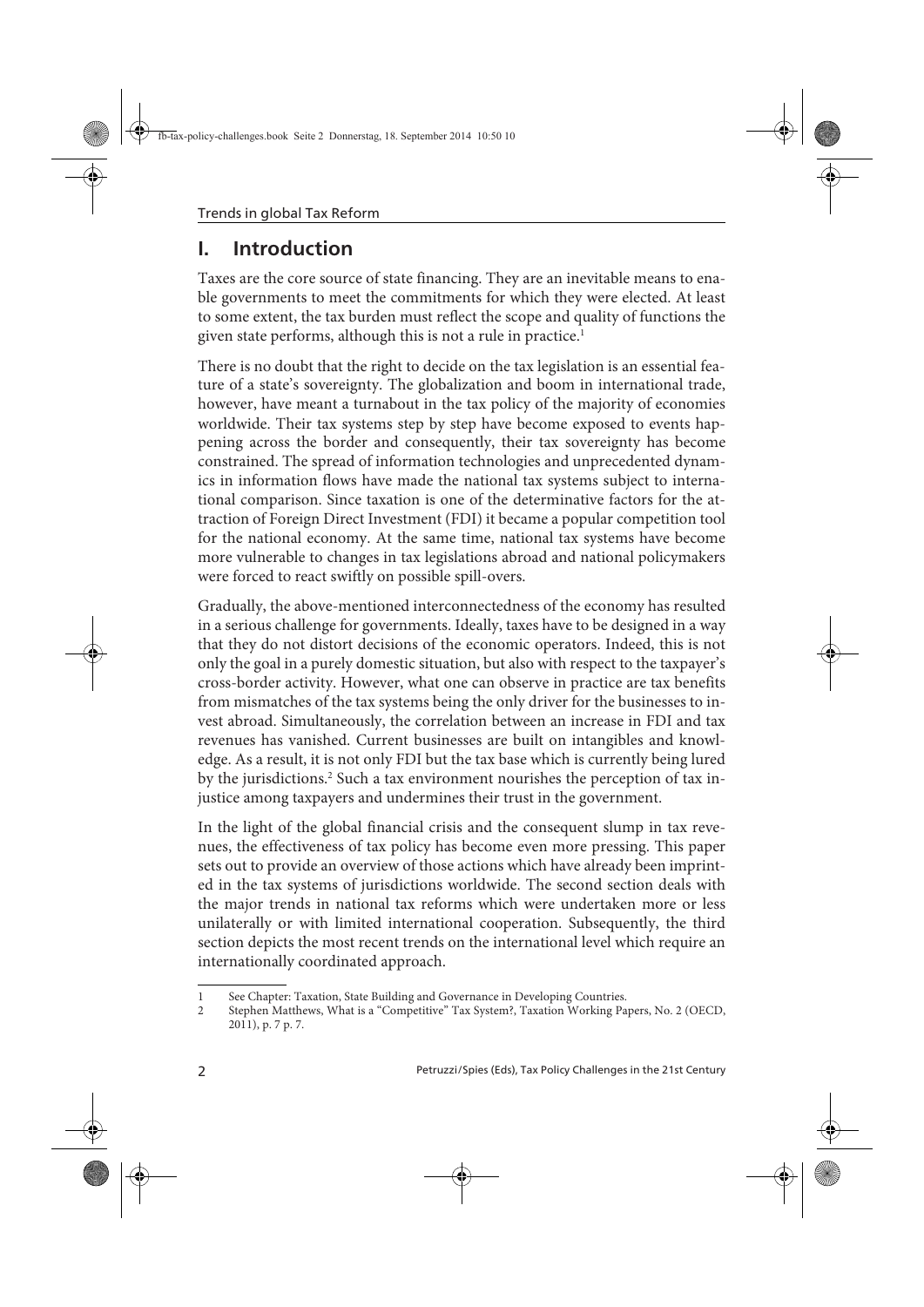# **II. Taxation Trends on the National Level**

### **A. Low Rate – Broad Base Policy**

It is generally accepted that elimination of exemptions and preferential regimes makes the tax system simpler, easier to comply with and thus reduces costs for both tax administration and taxpayers. A broad-base approach is considered to enhance market efficiency by avoiding distortion of economic decisions.3 Not only does it lure taxpayers away from undesirable tax planning, but by increasing the equity among them it may even stimulate their willingness to comply. This is true across the entire spectrum of taxes.

From a long-term perspective, the most evident shift towards a low rate – broad base policy has taken place in the field of corporate taxation. In the last three decades the average OECD corporate tax rate fell by more than 20%.<sup>4</sup> This cut was compensated, for instance, by reductions in depreciation allowances or elimination of preferential regimes,<sup>5</sup> which allowed the ratio of revenues from corporate income tax to GDP maintain its upward tendency.

However, the above trend was more visible in the advanced economies. In contrast, some developing countries, especially in Africa, reported lowering their tax rates accompanied by narrowing the tax base, thus leading to effective rates approaching nil. This was due to the introduction of special tax regimes such as tax holidays or special zones targeted at FDI inflow.<sup>6</sup>

Especially as a response to the economic crisis, broadening the tax base with a simultaneous lowering of the tax rate was widely recommended as an effective growth-oriented way of raising revenues in all fields of taxation.7 Countries, particularly in Europe, were alarmed by the sharp decline of business investment. This triggered further cuts of corporate income tax rates (the OECD average rate declined by 1.5% in the period 2007-2013)<sup>8</sup>, but also led to targeted measures to boost the economy, especially for research and development. For instance, in 2012 and 2013, one third of the EU Member States simplified or enlarged the scope of their R&D tax schemes.<sup>9</sup>

<sup>3</sup> Stephen Matthews, What is a "Competitive" Tax System?, OECD Taxation Working Paper No. 2 (OECD, 2011), p. 5.

<sup>4</sup> OECD, Choosing a Broad Base – Low Rate Approach to Taxation, OECD Tax Policy Studies No. 19 (OECD, 2010), p. 66.

<sup>5</sup> Bert Brys, Stephen Matthews, Jeffrey Owens, Tax Reform Trends in OECD Countries, OECD Taxation Working Paper No. 1 (OECD, 2011), p. 9.

<sup>6</sup> IMF, A Partial Race to the Bottom: Corporate Tax Developments in Emerging and Developing Economies, Working Paper WP/12/28 (IMF, 2012), p. 8.

<sup>7</sup> See for instance OECD, Tax Policy Reform and Economic Growth, OECD Tax Policy Studies No. 20 (OECD, 2010), p. 84, or European Commission, Communication from the Commission, Annual Growth Survey 2012, COM(2011) 815 final, p. 5.

<sup>8</sup> Pierre LeBlanc, Stephen Matthews, Kirsti Mellbye, The Tax Policy Landscape Five Years after the Crisis, OECD Taxation Working Paper No. 17 (OECD, 2013), p. 24.

<sup>9</sup> European Commission, Recent Reforms of Tax Systems in the EU: Good and Bad News, Working paper N. 39 (Luxembourg: Office for Official Publications of the European Communities, 2013), p. 19.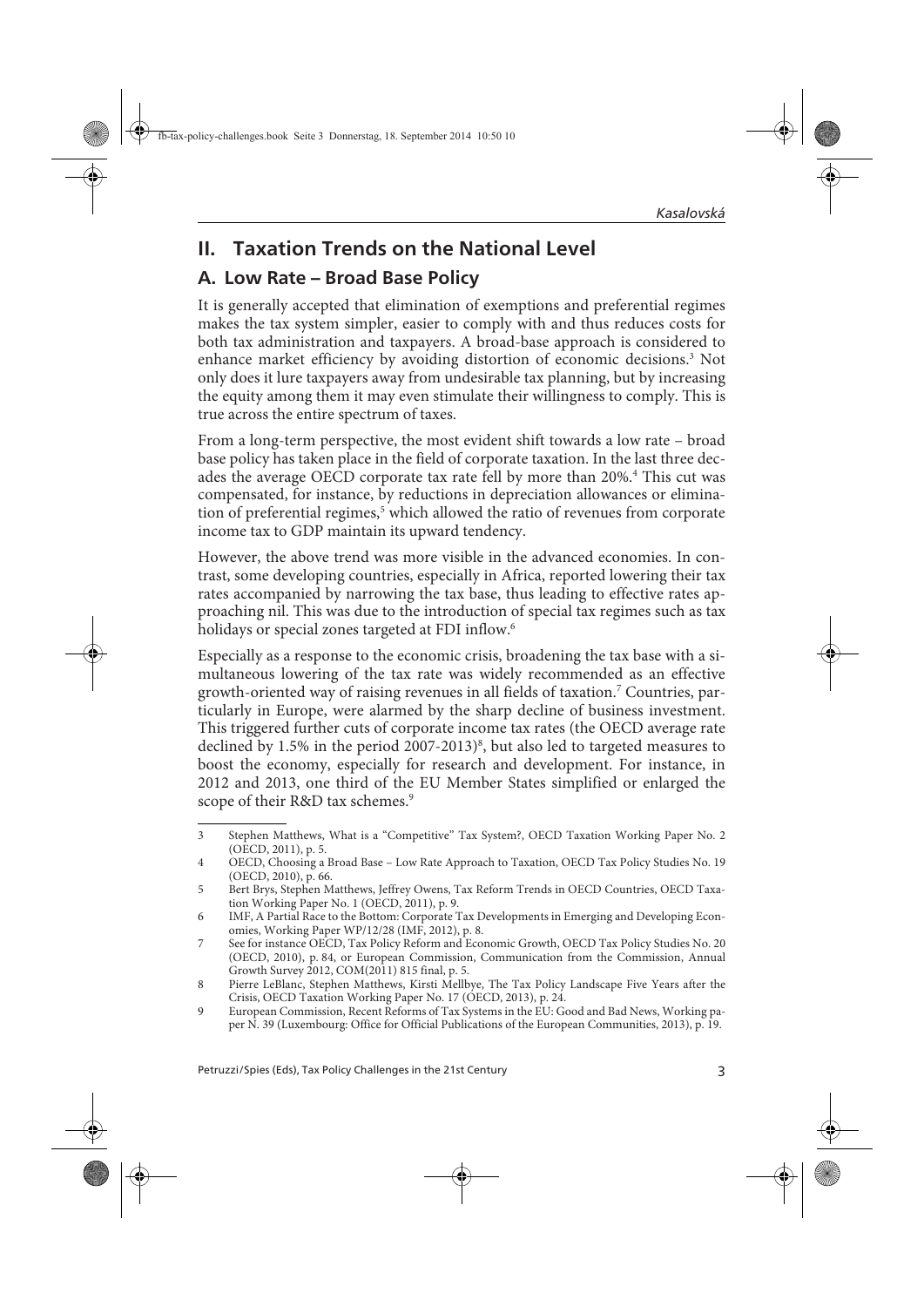However, only a little progress was made in broadening the tax base in the recent years. Within the EU, the few implemented measures mainly focused on a limitation of loss relief and interest deductibility.10 Actually, comparing the composition of their corporate tax base today and two decades ago, the most developed countries might have already reached the point when further broadening of the base is hard to achieve.<sup>11</sup> Consequently, as part of their fiscal consolidation efforts, they at least became much more prudent in narrowing their tax base by conducting a prior in-depth analysis of each new tax expenditure.<sup>12</sup>

## **B. Shift towards Consumption Taxation**

In the last three decades, there has been a global move towards introduction of consumption taxation. In 2012, more than 150 countries worldwide had some kind of value added tax.13 This figure also includes China, which launched a pilot project beginning 2012 meant to replace business tax by VAT and extended this project nationwide in 2013.14 Focused on the developed countries, the US remained the last OECD country still hesitating to employ this source of revenue, although it has already been under recurrent debate for some decades.15 In the period from 1985 to 2009, the share of VAT on global tax revenues rose from 11% to 19%, making this tax on average the third most important source of tax revenue, just after social security contributions and personal income tax.<sup>16</sup>

This trend is characteristic for both the developed as well as less developed part of the world. In the sub-Saharan region, for instance, around 80% of the countries implemented a kind of VAT and benefited from an increase of tax revenues by one third. Obviously, this policy shift was driven by the high capacity of con-

<sup>10</sup> European Commission, Tax Reforms of EU Member States 2013, Working paper N. 38 (Luxembourg: Office for Official Publications of the European Communities, 2013), p. 22.

<sup>11</sup> The Australian Government the Treasury, Risks to the Sustainability of Australia's Corporate Tax Base, Scoping Paper (Commonwealth of Australia 2013), p. 11, visited on 20 February 2014, available at http://www.treasury.gov.au/PublicationsAndMedia/Publications/2013/Aus-Corporate-Tax-Base-Sustainability.

<sup>12</sup> E.g. decision framework and sunset clause for new provisions on tax expenditure in the Netherlands, see European Commission, Recent Reforms of Tax Systems in the EU: Good and Bad News, Working paper N. 39 (Luxembourg: Office for Official Publications of the European Communities, 2013), p. 17.

<sup>13</sup> OECD, Consumption Tax Trends 2012: VAT/GST and Excise Rates, Trends and Administration Issues (OECD, 2012), p. 11.

<sup>14</sup> China to Expand VAT Reform Nationwide Starting August 1, 2013, China Briefing, posted on 11 April 2013, visited on 22 February 2014, available at http://www.china-briefing.com/news/2013/04/ 11/china-to-expand-vat-reform-nationwide-starting-august-1-2013.html.

<sup>15</sup> Kathryn James, An Examination of Convergence and Resistance in Global Tax Reform Trends, Research Paper No 2010/59 of Faculty of Law, Monash University, 2010, p. 483, visited on 22 February 2014, available at http://ssrn.com/abstract=1960272.

<sup>16</sup> OECD, Consumption Tax Trends 2012: VAT/GST and Excise Rates, Trends and Administration Issues (OECD, 2012), p. 44.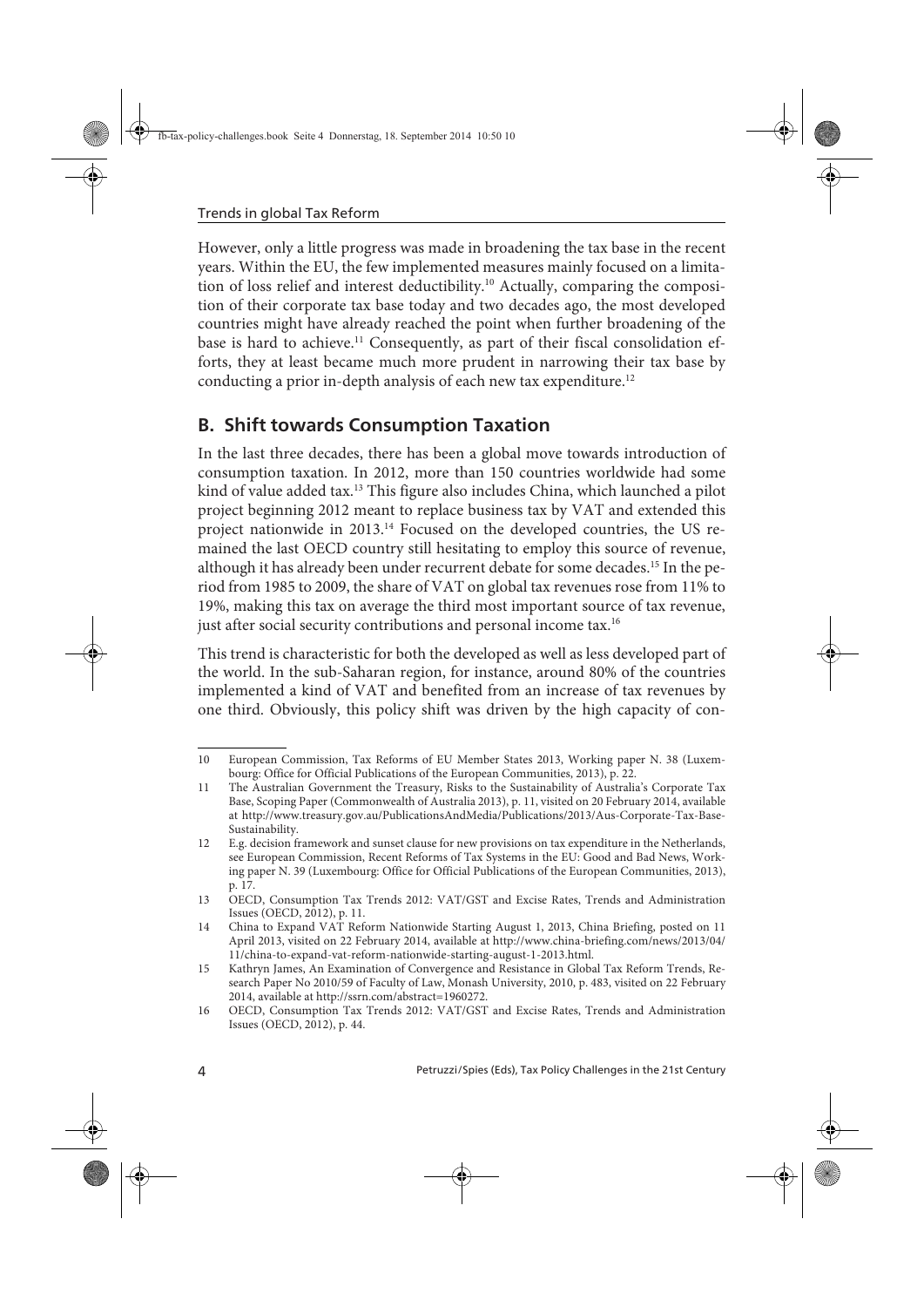sumption taxes to raise tax revenues. Apart from that, similarly to property taxes as discussed further on, their advantage lies in targeting a less-mobile tax base and thus leaving no or little room for cross-border tax planning. When disregarding the broadly used reduced rates and exemptions, VAT also seems to be neutral to economic decisions of both households and businesses.17 Last but not least, less developed countries were further driven by the belief that the adoption of a VAT system based on self-assessment may in parallel enhance tax compliance of taxpayers in the area of direct taxation.<sup>18</sup>

According to a wide spectrum of tax analysts, unlike income taxes consumption taxes are considered to have a pro-growth effect, especially when designed in a broad-base manner. In spite of particularly strong economic arguments for the unification of tax rates and minimization of exemptions<sup>19</sup>, there has only been a little evidence of this approach in practice. Some states indeed managed to extend the scope of the standard rate; the long-term increase in VAT revenues was, however, achieved by higher tax rates.<sup>20</sup>

Bearing the above in mind, VAT was a key instrument when countries restructured their tax mix in the framework of the fiscal consolidation after the global financial crisis. In the period 2007 to 2013, the average standard rate in the OECD countries was raised by  $1.1\%$ ,<sup>21</sup> and in the EU by almost 2%.<sup>22</sup> In this regard, it was repeatedly recommended by the European Commission to EU Member States that the additional tax revenue be used for easing labor taxation.<sup>23</sup> As follows from one of its surveys, a shift from social security contributions towards VAT might in particular be effective in decreasing the youth unemployment<sup>24</sup> which in 2013 reached 24% in the  $EU^{25}$ .

<sup>17</sup> OECD, Tax Policy Reform and Economic Growth, OECD Tax Policy Studies No. 20 (OECD, 2010), p. 22.

<sup>18</sup> IMF, Taxation and Development – Again, Working Paper WP/12/220 (IMF, 2012), p. 11.<br>19 OECD, Choosing a Broad Base – Low Rate Annroach to Taxation, OECD Tax Policy Stud

<sup>19</sup> OECD, Choosing a Broad Base – Low Rate Approach to Taxation, OECD Tax Policy Studies No. 19 (OECD, 2010), pp. 15-19.

<sup>20</sup> Pierre LeBlanc, Stephen Matthews, Kirsti Mellbye, The Tax Policy Landscape Five Years after the Crisis, OECD Taxation Working Paper No. 17 (OECD, 2013), p. 30.

<sup>21</sup> Pierre LeBlanc, Stephen Matthews, Kirsti Mellbye, The Tax Policy Landscape Five Years after the Crisis, OECD Taxation Working Paper No. 17 (OECD, 2013), pp. 30-31.

<sup>22</sup> European Commission, Recent Reforms of Tax Systems in the EU: Good and Bad News, Working paper N. 39 (Luxembourg: Office for Official Publications of the European Communities, 2013), p. 7.

<sup>23</sup> European Commission, Communication from the Commission: Annual Growth Survey 2013, COM(2012) 750 final, p. 5 and European Commission, Communication from the Commission, Annual Growth Survey 2012, COM(2011) 815 final, p. 5.

<sup>24</sup> European Commission, Tax Reforms of EU Member States 2013, Working paper N. 38 (Luxembourg: Office for Official Publications of the European Communities 2013), p. 108.

<sup>25</sup> European Commission, Employment and Social Developments in Europe 2013 (European Union, 2014), p. 45.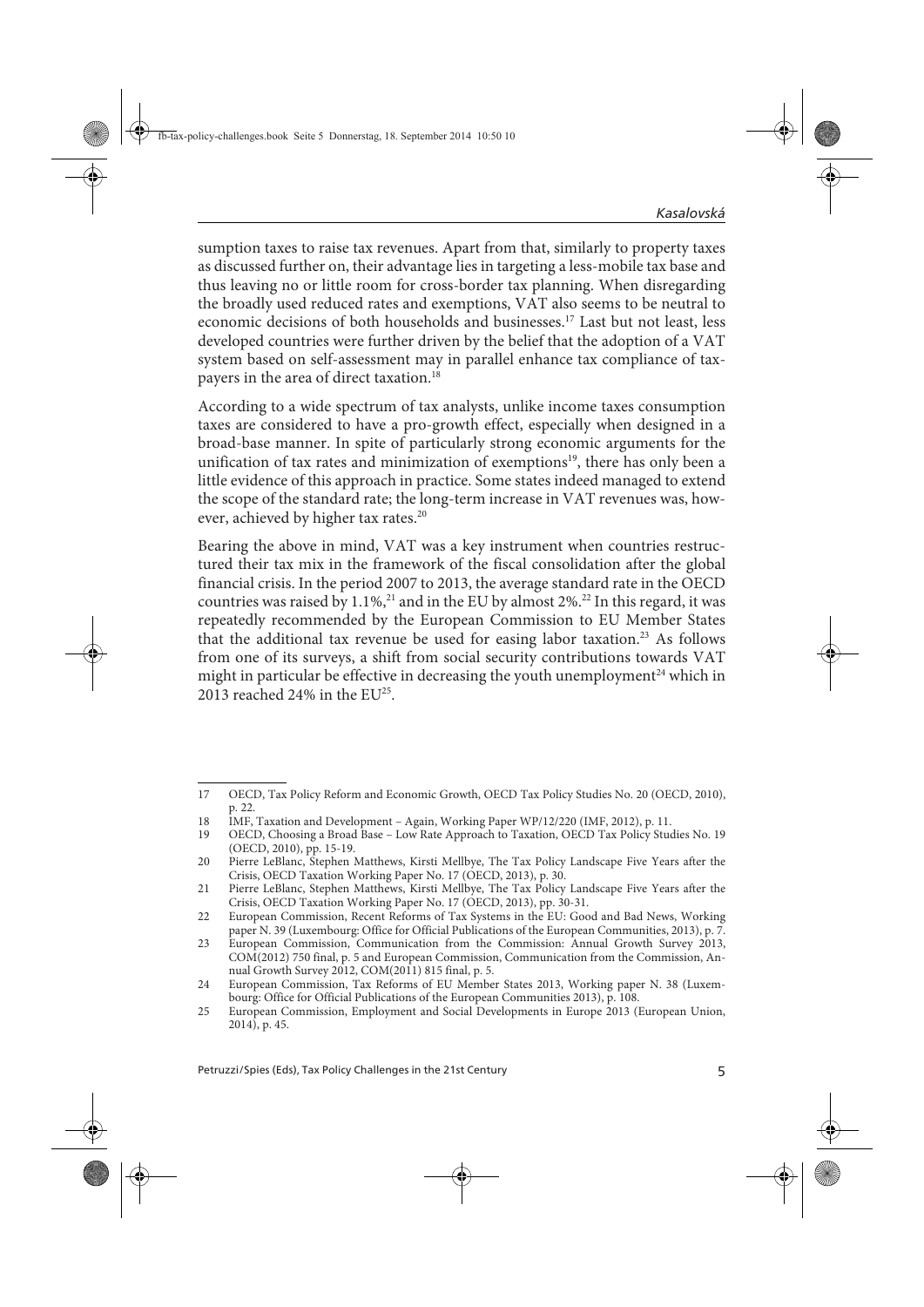# **C. Addressing Social Policy Concerns by Personal Income Tax**

As follows from its features, VAT can hardly take account of the personal circumstances of the taxpayer. A shift towards consumption taxation might thus make the already worrisome pre-tax income inequality even more serious.<sup>26</sup> Consequently, a number of developed countries combined increases in consumption taxes with a simultaneous reduction of tax wedge, predominantly targeting at low-income earners.<sup>27</sup>

Generally, the developments in the personal income taxation in the last few years suggest it is a key policy tool in the redistribution of income. Its design (along with social security contributions) significantly affects willingness of the unemployed population to work as well as decisions of the employed labor force on further education or increased activity. It also influences the occurrence of informal employment and tax evasion by high-income individuals. Looking back at the post-crisis years, developed countries mainly targeted the alarming upward trend in unemployment, increased inequality in society and the imprudent incentivizing of debt-financed housing. Chapter

chapter Firstly, the attention of policymakers was driven towards make-work-pay measures. This was due to the sharp turnaround of 2008 in the preceding trend of declining unemployment. In the EU, for instance, the unemployment rate increased by 3.5% until 2012.28 In the light of the fact that the tax wedge counts for more than 50% of total tax revenues in the OECD countries, $^{29}$  a corresponding tax burden placed on labor presents a significant disincentive to work. Countries targeted mainly those groups of the population which are most responsive to tax barriers. These are predominantly second-earners in the family, older people, and low-skilled workers.<sup>30</sup> Their labor market participation was mostly encouraged by a reduction of the employers´ part of social security contributions, introduction of in-work credits, or enlargement of first tax rate brackets.<sup>31</sup>

Secondly, a number of developed or transition economies focused on mitigation of the rising social inequality.<sup>32</sup> For instance, the data referring to the OECD

<sup>26</sup> OECD, Tax Policy Reform and Economic Growth, OECD Tax Policy Studies No. 20 (OECD, 2010), p. 20.

<sup>27</sup> Thomas Alastair, Fidel Picos-Sánchez, Shifting from Social Security Contributions to Consumption Taxes: The Impact on Low-Income Earner Work Incentives, OECD Taxation Working Papers, No. 11 (OECD, 2012), p. 3.

<sup>28</sup> Derived from the World Bank database at www.data.worldbank.org.<br>29 Bert Brys. Wage Income Tax Reforms and Changes in Tax Burder

<sup>29</sup> Bert Brys, Wage Income Tax Reforms and Changes in Tax Burdens: 2000-2009, OECD Taxation Working Paper No. 10 (OECD, 2011), p. 3.

<sup>30</sup> Jeffrey Owens, 'Taxation and Employment: Current Trends and Policy Options', Bulletin for International Taxation, Volume 66, No 2 (IBFD, 2012) p. 122.

<sup>31</sup> Pierre LeBlanc, Stephen Matthews, Kirsti Mellbye, The Tax Policy Landscape Five Years after the Crisis, OECD Taxation Working Paper No. 17 (OECD, 2013), p. 27.

<sup>32</sup> UNCTAD, Trade and Development Report 2012(UNCTAD, 2012), p. 57.